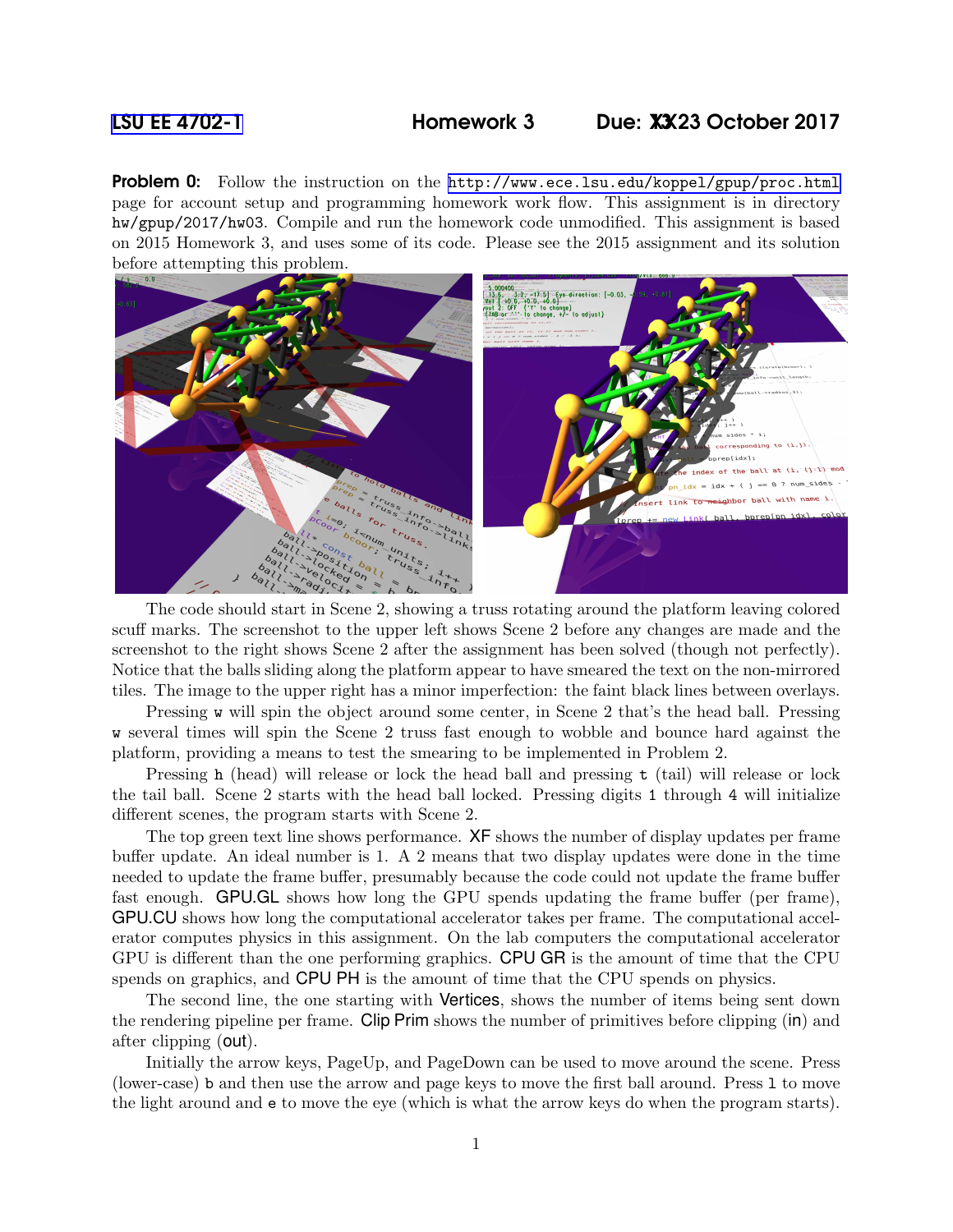Pressing Ctrl+ increases the size of the green text and Ctrl+ decreases it. The + and keys can be used to change the value of certain variables to change things like the light intensity, spring constant, and variables needed for this assignment. The variable currently affected by the + and - keys is shown in the bottom line of green text. Pressing Tab cycles through the different variables. Those who want to increase the spring constant to the point that the scene explodes may be disappointed to learn that there is a protection mechanism that increases the mass of balls when the spring constant is high enough to make the system go unstable, such balls turn red.

Look at the comments in the file hw03.cc for documentation on other keys.

**Problem 1:** The code in routine My\_Piece\_Of\_The\_World::platform\_obj\_to\_tile converts object-space coordinates into tile coordinates, where tile refers to the tiles visible on the platform.

(Which are not to be confused with the overlays.) A tile coordinate of  $\lceil$  $\overline{1}$ 0.1 0 3.5 1 indicates the tile

in the first column of tiles (in the x direction) and the fourth in row of tiles (in the  $z$  direction). The coordinate is near the left-hand side (along the x axis) and in the middle along the  $z$  axis. The routine also sets the w component to true if the tile has a texture (showing some code from the assignment) and to false if the tile is mirrored. The routine checks itself for correctness, which should help in solving this problem.

Modify the routine so that it uses a transformation matrix to compute the tile coordinate. The transformation matrix should compute the  $x$  and  $z$  components, but the existing code should set the w component. The y component can be set to anything. A solution should contain a line like  $rv = my_matrix * pos(obj;$ , preceded by code setting  $my_matrix$ .

**Problem 2:** Modify routine World::time\_step\_cpu so that instead of writing scuff marks, it smears the underlying text when balls slide along the platform. Search for "Problem 2" to find the place to put the solution. The Ball class has a vector called glop that can be used to store color values that the ball has picked up. Other members can be added to Ball.

**Problem 3:** The code in My\_Piece\_Of\_The\_World::po\_get initializes a new overlay. It is called when a ball touches a part of the platform which does not yet have an overlay. The screenshot to the right is from a run of the solution, in which the new overlay's texture is set up to match the texture that it covers. In the screenshot the texture created for the overlay is shown in a lighter shade of white than the texture it covers. (The difference in shade is automatic.) In the unmodified code the new overlay's texture shows a big red ex and includes the code image (see the screenshot on the first page), but the code image is not positioned so that it matches what is underneath.